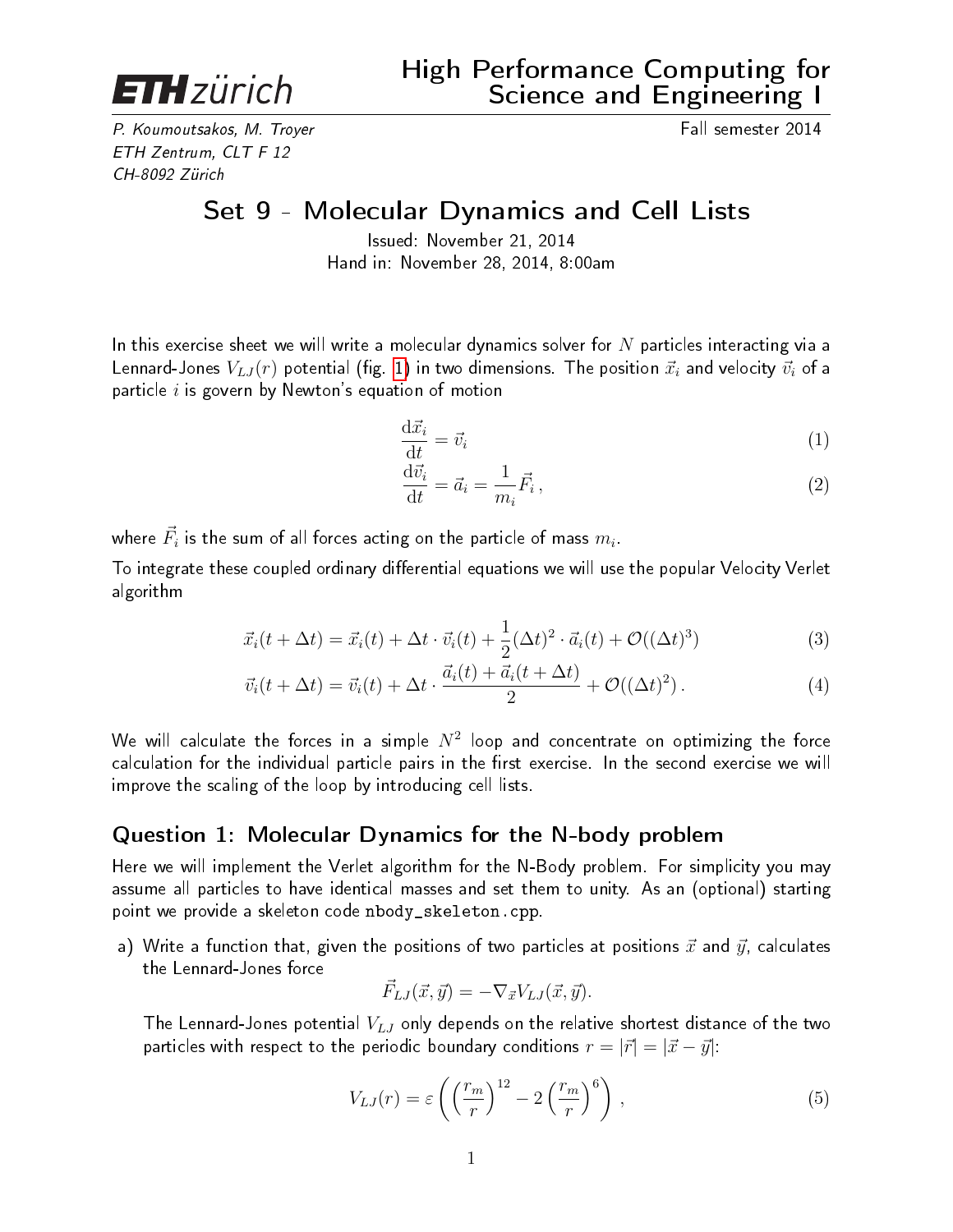<span id="page-1-0"></span>

Figure 1: The Lennard-Jones potential (from [http://en.wikipedia.org/wiki/Lennard-Jones\\_potential](http://en.wikipedia.org/wiki/Lennard-Jones_potential)).

where the parameters  $\varepsilon$  and  $r_m$  control the depth and the width of the potential.

Truncate the potential at a radius  $r_c$  smaller than the diameter of the simulation box and impose periodic boundary conditions. Your code will spend most of its time in this function, so try to make it fast. Explain what optimizations you implemented.

Adding up all forces acting on particle  $i = 0$  using the initial conditions of the skeleton code and the parameters given in equations [6](#page-1-1) you should obtain

$$
\vec{F}_0 = \vec{a}_0 \approx (0, 120849)^{\mathrm{T}}
$$

.

- b) Use the force calculation to implement a time step of the (velocity) Verlet algorithm for a system of  $N$  point particles.
- c) Write a function that measures the potential and kinetic energy of a configuration.

$$
E_{\text{pot}} = \sum_{i \neq j} \left( V_{LJ}(\vec{x}_i, \vec{x}_j) - V_{\text{shift}} \right), \qquad E_{\text{kin}} = \frac{1}{2} \sum_i m_i \vec{v}_i^2.
$$

Note: Due the cutoff at radius  $r_c$  we introduced a discontinuty in the potential  $V_{LJ}(\vec{x}_i, \vec{x}_j)$ . We compensated for this by shifting the potential by  $V_{\text{shift}} = V(r_c)$ .

d) Put the pieces together and test your code: Choose a set of particle positions and velocities  $\{\vec{x}_i,\vec{v}_i\}$  as initial condition and evolve the system in time. Plot the particle positions for several time steps and check that the time evolution looks physically plausible. Monitor the kinetic and potential energies and check that the total energy  $E = E_{\sf pot} + E_{\sf kin}$  is conserved during the simulation. A good set of parameters are given in the invocation example of the skeleton code:

<span id="page-1-1"></span>
$$
box = [0, 1]^2, \quad n_{\text{particles}} = 100, \quad r_m = 0.05, \quad \varepsilon = 5.0, \quad \Delta t = 10^{-7} \tag{6}
$$

with a cutoff radius  $r_c=2.5\sigma=2.5\cdot 2^{-1/6}\cdot r_m$ .

You may also use the animated\_configurations.py plot script to plot the time evolution of the particles. Running the simulation for 100000 time steps and printing all 1000 time step should give you a nice little movie.

If the force calculation produces infinities you may need to reduce the time step by an one or more orders of magnitude.